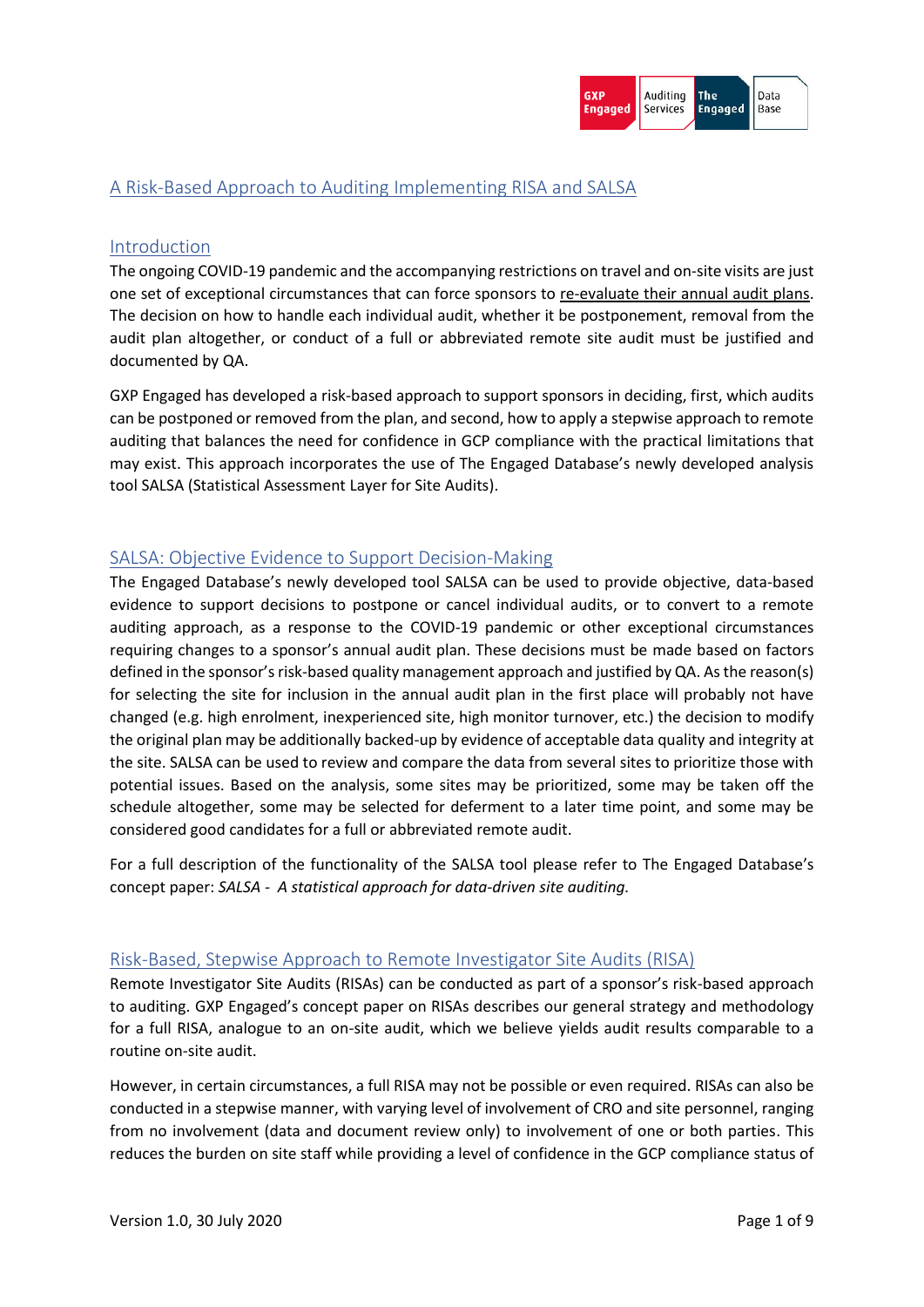

the site. This enables a flexible approach that can be tailored to the specific circumstances of each individual audit.

As part of our risk-based, stepwise approach, the RISA begins with a remote review of the site's documentation and data. It continues with interviews with CRO and site staff only if and to the extent necessary to clarify issues that cannot be resolved through data and document review.

At the beginning of RISA planning an assessment phase is conducted to introduce the concept of riskbased RISA to the sponsor and discuss the various approaches. Based on these discussions, the sponsor may decide to conduct a full RISA with CRO and site involvement, or the stepwise approach described here.

The figure below illustrates our stepwise approach.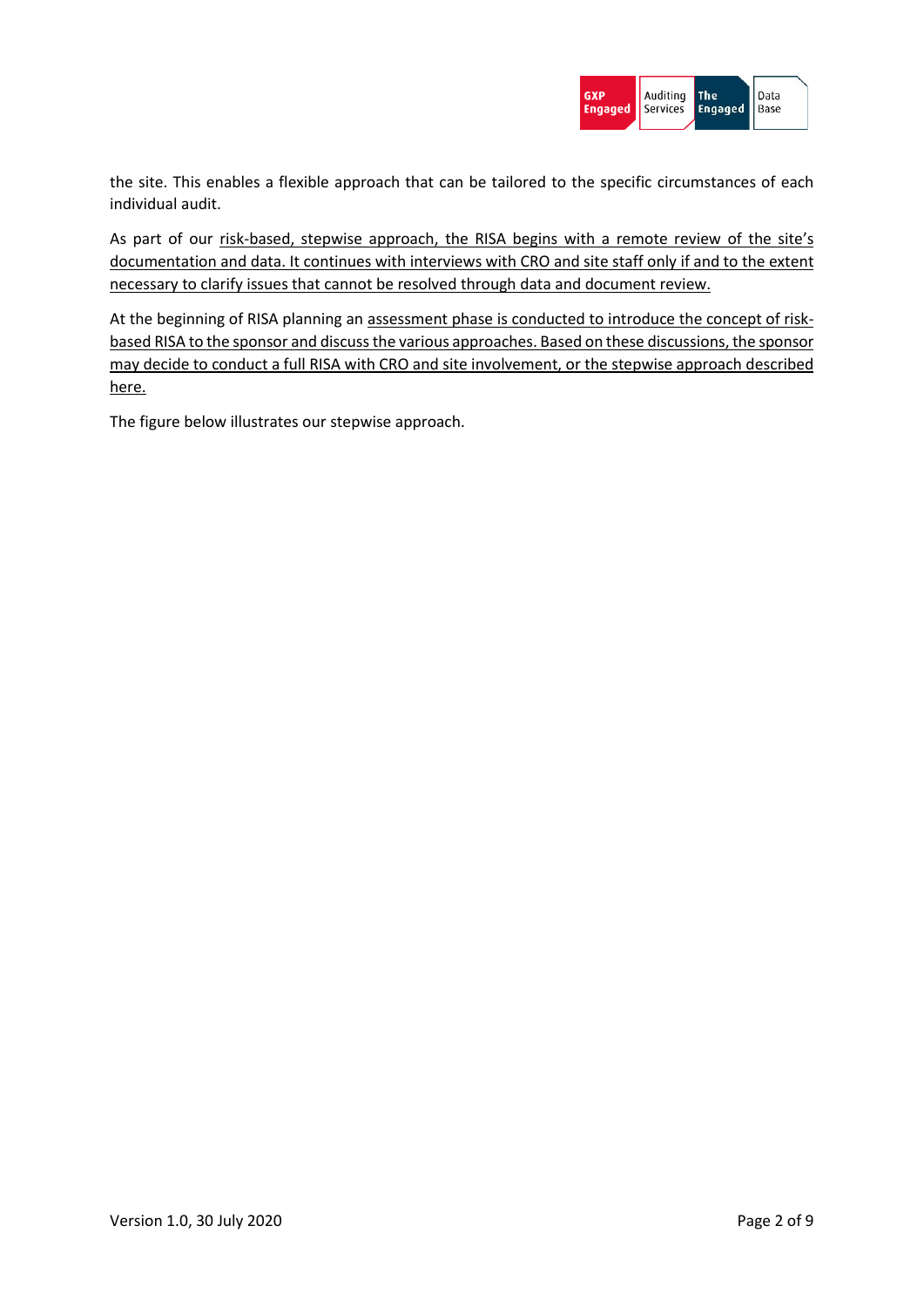

#### Figure 1: Risk-based, step-wise RISA concept including SALSA

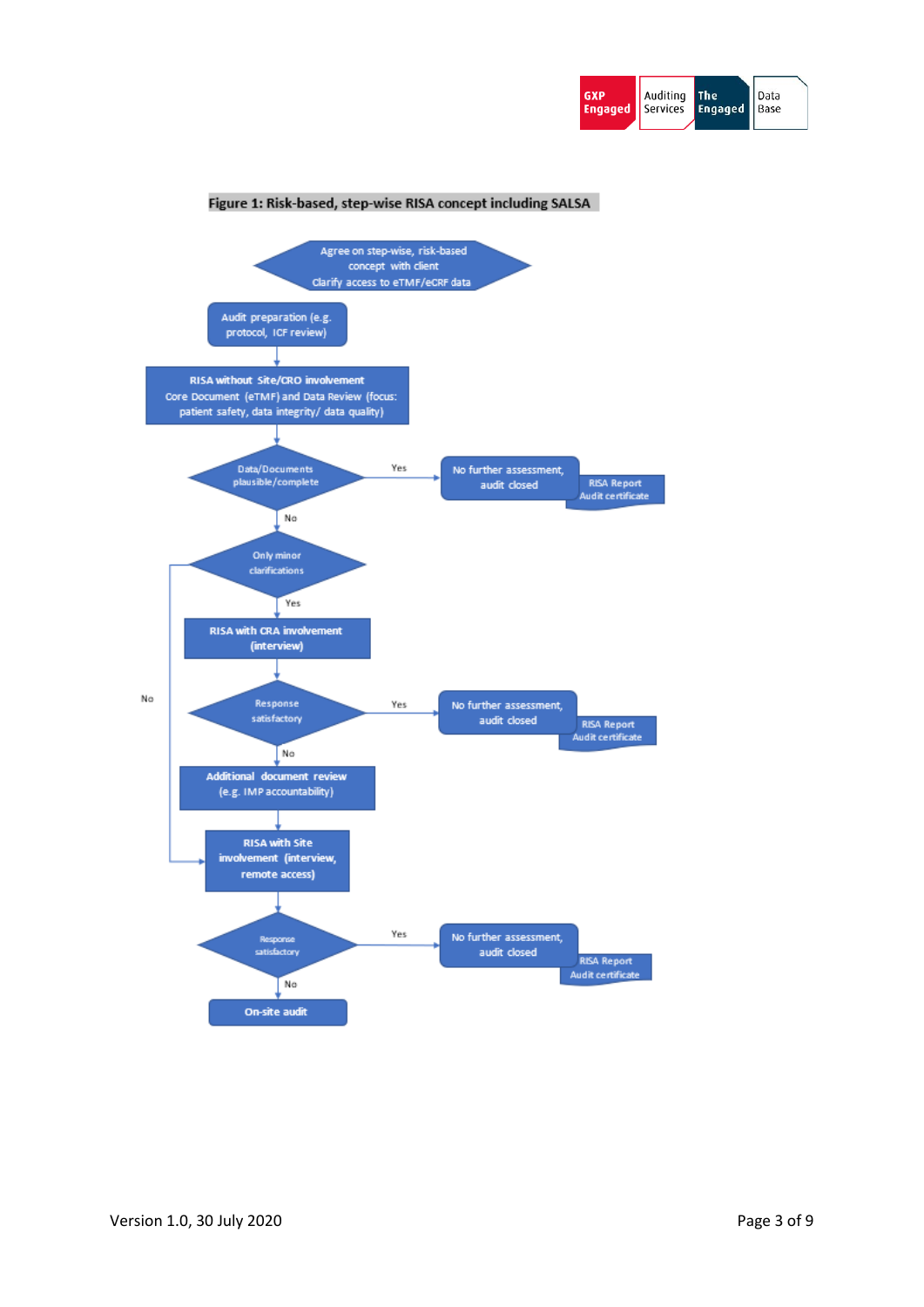### Stepwise RISA: Step 1 – Document and Data Review: No site or CRO involvement

The first step of the RISA is a remote review of the site's documentation and data. No involvement of the CRO or site staff is necessary.

Document review includes a remote review of study and site-specific documentation available in the eTMF of the study.

Data review comprises a review of patient data recorded in the Electronic Data Capture (EDC system). The SALSA tool can be utilised in order to get an understanding of the site's overall data quality and integrity and in order to select the data sample for subsequent EDC data review. The SALSA report allows a rapid analysis and visualisation of selected study data in order to identify data patterns and statistical abnormalities for selected sites and individual subjects. Based on the SALSA result, individual data are picked for further review in the electronic data capture (EDC) system itself.

Preparation, conduct and reporting of a RISA without site and/or CRO involvement are described in detail below:

#### RISA Preparation:

- Preparation of a detailed draft agenda/plan describing the scope of the audit and how this will be achieved, reference standards, date and time of audit conduct, and the deliverables
- Request for comments/approval by the sponsor to the agenda/plan
- Finalisation of agenda/plan and issue to agreed distribution as appropriate
- Gain access to all required electronic systems and access to Trial Master File (TMF) and EDC data for SALSA analysis with sufficient lead time prior to the planned audit date
- Review of Clinical Study Protocol, Amendments (all implemented at site) and Informed Consent Forms (all implemented at site)

### Conduct

As the audit is conducted without planned involvement of site and/or CRO staff no opening or closing meeting with site staff are held. The RISA consists of:

- Conduct of a SALSA analysis and review of the resulting report to identify unusual data patterns and outliers for individual subjects or data points.
- Review of data in the EDC system following up on data points identified during the SALSA analysis and other study specific data of interest not included in the SALSA report
- A review of core documents from the eTMF focusing on patient safety, data integrity and quality, including
	- o Monitoring Reports
	- o Protocol Deviations
	- o IRB/IEC and CA Submission and approvals
	- o SAEs
	- o Study specific topics (e.g. known issues)

### Post Audit activities: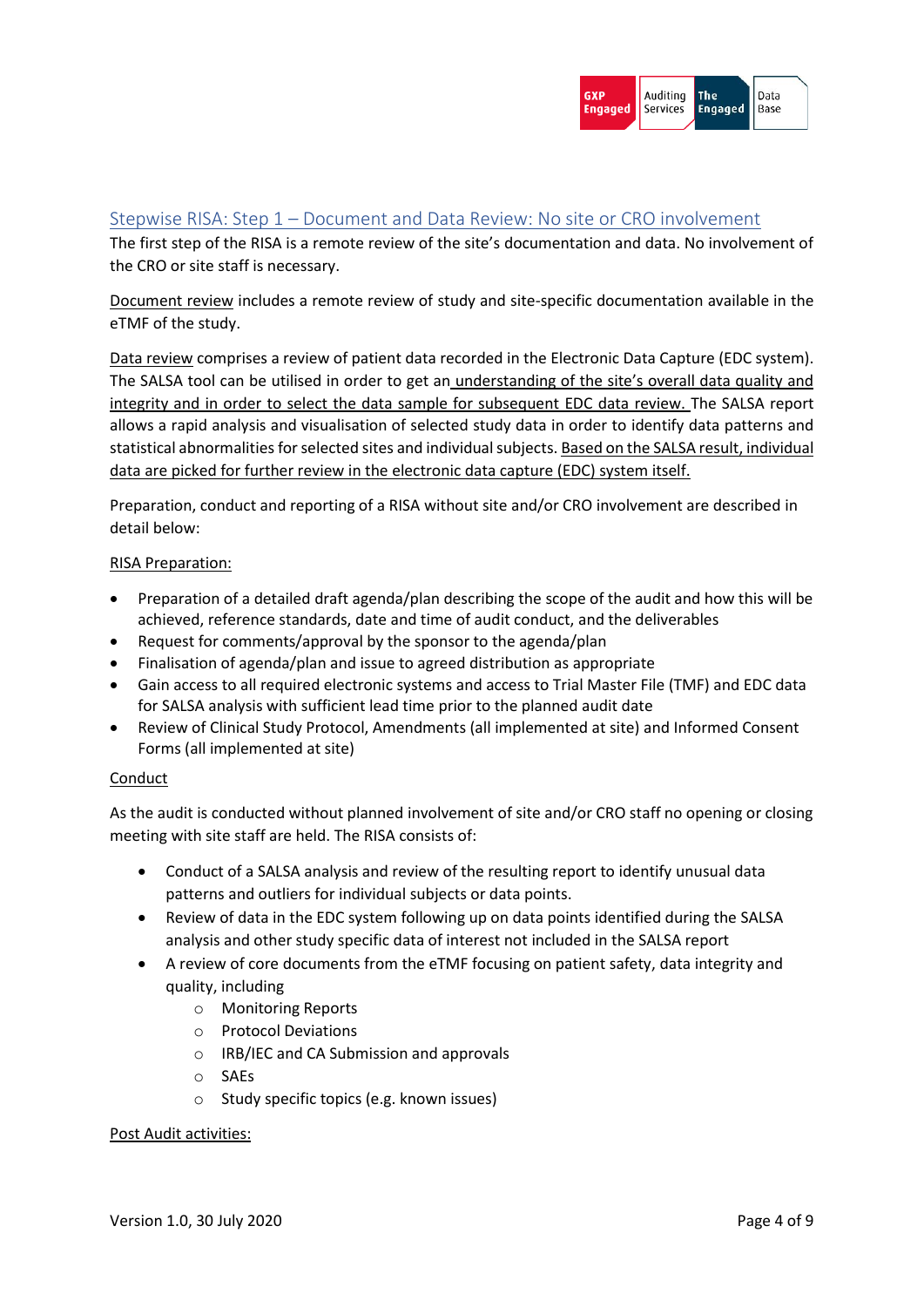

A short summary of the audit results is provided via email to sponsor QA prior to the audit report and discussion about further steps to be taken. The following possibilities exist at this point:

If the data and documents reviewed were plausible and complete and no issues or questions to be followed-up were identified, no further audit activities will be planned and the audit can be completed without site staff or CRO involvement. In this case the audit process proceeds with writing of draft audit report, distribution of draft audit report to nominated person(s), finalisation of audit report and preparation of follow-up templates, review of CAPAs suggested by auditee, and confirmation of acceptability of suggested actions, issuance of audit certificate to the auditee(s) upon request of the sponsor.

If minor issues or questions are to be followed-up prior to audit closure, an interview with the CRA responsible for the site is planned (see below RISA Step 2 – Interview with CRA)

If major concerns have been identified, an additional interview with site staff (see below RISA Step 3 - Site Involvement) and additional document review in the eTMF are planned.

## Stepwise RISA: Step 2 (if needed): Interview with CRA

### Preparation:

- Preparation and execution of confidentiality agreements (auditor, CRO/CRA), if necessary. Should one or more of the parties require a separate confidentiality agreement that captures the prohibition of recording, GXP-Engaged has a template available for use between the Auditor and CRA.
- Agreement on time and date CRA available for conduct phase of audit
- Definition of communication methods:
	- o Audio: communication between participants via audio only (telephone line, computer audio). Via this method documents would be sent via email, placed in shared area only etc.)
	- $\circ$  Audio-visual: communication using Webcon/Video Includes ability to see participants being interviewed allowing the visual sharing of documents, to have direct "viewing" access via the interviewee to computerized systems (i.e. via screen sharing).
- Enduring continued access to eTMF and EDC for the time planned for the CRA interview
- Based upon the nature of the questions and/or issues to be discussed sharing of the topics to be discussed during the interview with the CRA

### Conduct:

Remote interview with the CRA to follow-up on/clarify the open questions and issues resulting form the data and document review. If necessary the CRA can approach the site team in order to clarify any pending items after the interview. To facilitate discussion and clarification of issues screen sharing to discuss data points or documents is encouraged, but it should be noted that recording of audio or video (including any kind of recording outside the software being used i.e. voice recording, screen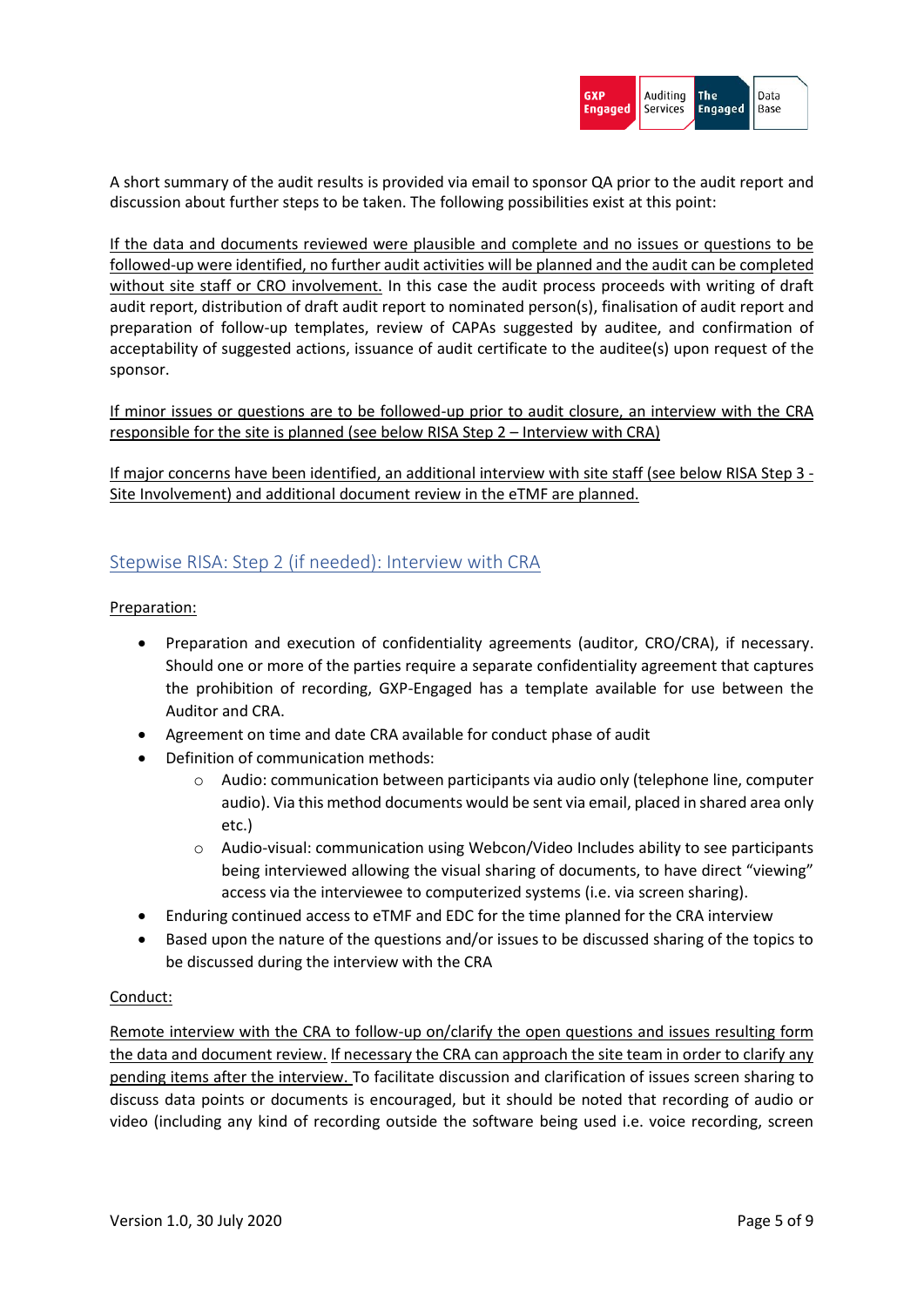

shots, screen printing, photo taking of the screen, etc.) of all or part of the RISA by all parties is prohibited by national data privacy and protection regulations (for example, GDPR).

The remote interview can be complemented by review of additional documentation in the eTMF not reviewed previously and/or request of documentation not (or not yet) available in the eTMF to confirm information provided during the interview.

#### Post Audit activities:

If all open questions and issues could be answered satisfactorily no further audit activities will be planned and the audit completed without site staff involvement. In this case the audit process proceeds as described above with audit report writing and subsequent activities.

If issues or questions could not be answered satisfactorily or if new issues were identified, interview with site staff (see below RISA with Site involvement) and additional document review in the eTMF are planned.

## Stepwise RISA: Step 3 (if needed): Site Involvement

### RISA with Site Involvement

#### **General Considerations**

Preparatory activities include an assessment phase to devise an approach to the RISA with Site Involvement conduct phase. A RISA should be planned to place as little extra burden on the trial site as possible. The results of this assessment phase will be agreed with the Sponsor, CRA and Site (as applicable) before moving to the next phase of the RISA with Site Involvement.

#### Definition of communication methods:

- Audio: communication between participants via audio only (telephone line, computer audio). Via this method documents would be sent via email, placed in shared area only etc.)
- Audio-visual: communication using Webcon/Video Includes ability to see participants being interviewed allowing the visual sharing of documents, to have direct "viewing" access via the interviewee to computerized systems in use by the auditee (i.e. via screen sharing), or to see computer screens where screen sharing is not possible (e.g. X-Ray, Ultrasonic systems etc.) or via video transmission using a camera at auditee's site giving the auditor direct sight via live camera link, of auditees, equipment, materials, rooms etc.
- Direct Access to systems: auditor's direct access to auditee's validated system (where permissible by local regulations) using their own unique access and password (i.e. eTMF, IXRS, EMR, CTMS etc.)

#### Informed consent:

In general, there is no need for additional subject consent where the methodology for the RISA remains the same, no access (EMR or Visual) is proposed and therefore the only change is to the audit location.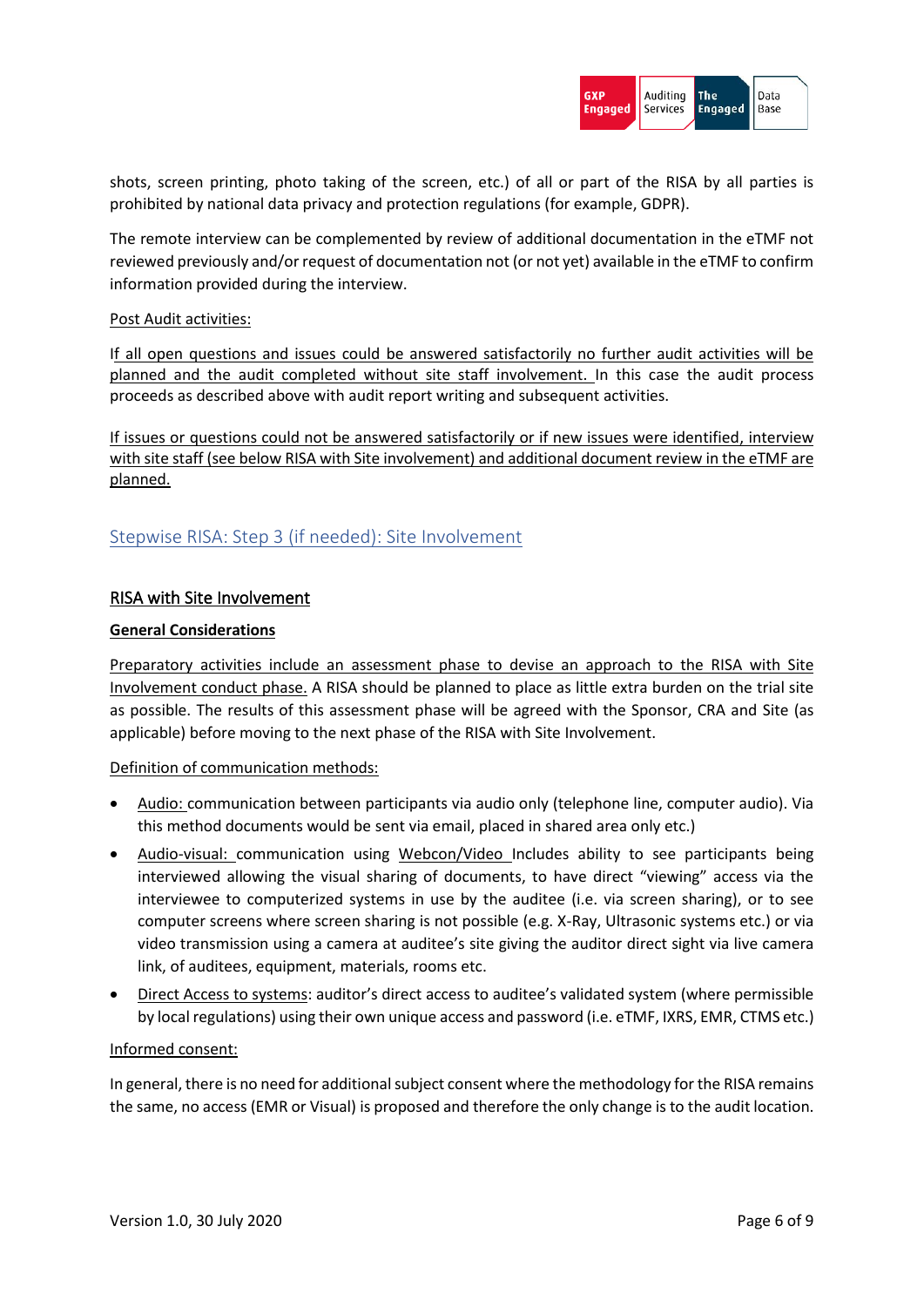

Where access to the site EMR remotely is permissible via local regulations/ethics, subject consent may be required according to local regulations/ethics. Local regulations/ethics may consider verbal consent sufficient.

Where visual sharing of subject's notes or completed consent forms via video with the CRA/Site staff is permissible via local regulations/ethics, consent from the subject may be required to cover additional data protection regulations.

Where additional consent is needed, the auditor should leave enough time between the assessment and the conduct of the RISA for the site to contact the subjects.

Based on local authority, ethics committee and/or site requirements the conduct phase of the RISA may take place via:

- direct access to site systems (for example EMR, pharmacy system, document repository, etc)
- via audio-visual link with the CRA or site staff (e.g. non-medical team members like Study Coordinator) and/or
- telecon with the CRA or site staff (e.g. non-medical team members like Study Coordinator)

Consideration should be given to whether technology that allows a non-encrypted exchange is available.

### Review of source data:

Source data verification (SDV) and review (SDR) by definition are not possible if direct access to the subject source data is not possible. However, methodologies that allow the auditor to understand the recording in the subject source notes and compare the data captured in the eCRF can be considered an acceptable alternative to providing a level of confidence in the GCP compliance status of the site. For example, the CRA or site staff member may read the notes recorded in the subject's records, similarly to an over-the-shoulder method. Selection of the data sample per SALSA is highly recommended in order to allow efficient source data review during the interactive part of the audit.

### **RISA with Site Involvement Assessment:**

- Review of additional documentation in the eTMF (e.g. IMP accountability documentation, randomization information)
- Introduction of auditors to the auditee(s)
- Telecon with CRA and a telecon with the auditees to perform feasibility of approach to remote audit (access via EMR, video link, telecon etc) and to assess which of the following will take place, how they will occur, who will be involved and how much time of the CRA/Site time is needed:
	- $\circ$  Understanding of the subject source notes: Can this be performed via EMR, visually through video or other means. (See consent section above) or via telecon with the CRA or site staff reading the notes (similarly to the over-the shoulder method).
	- o Understanding of the facility: Can a tour via video take place? Can a floor plan be provided to help? or will this simply be via telephone interview?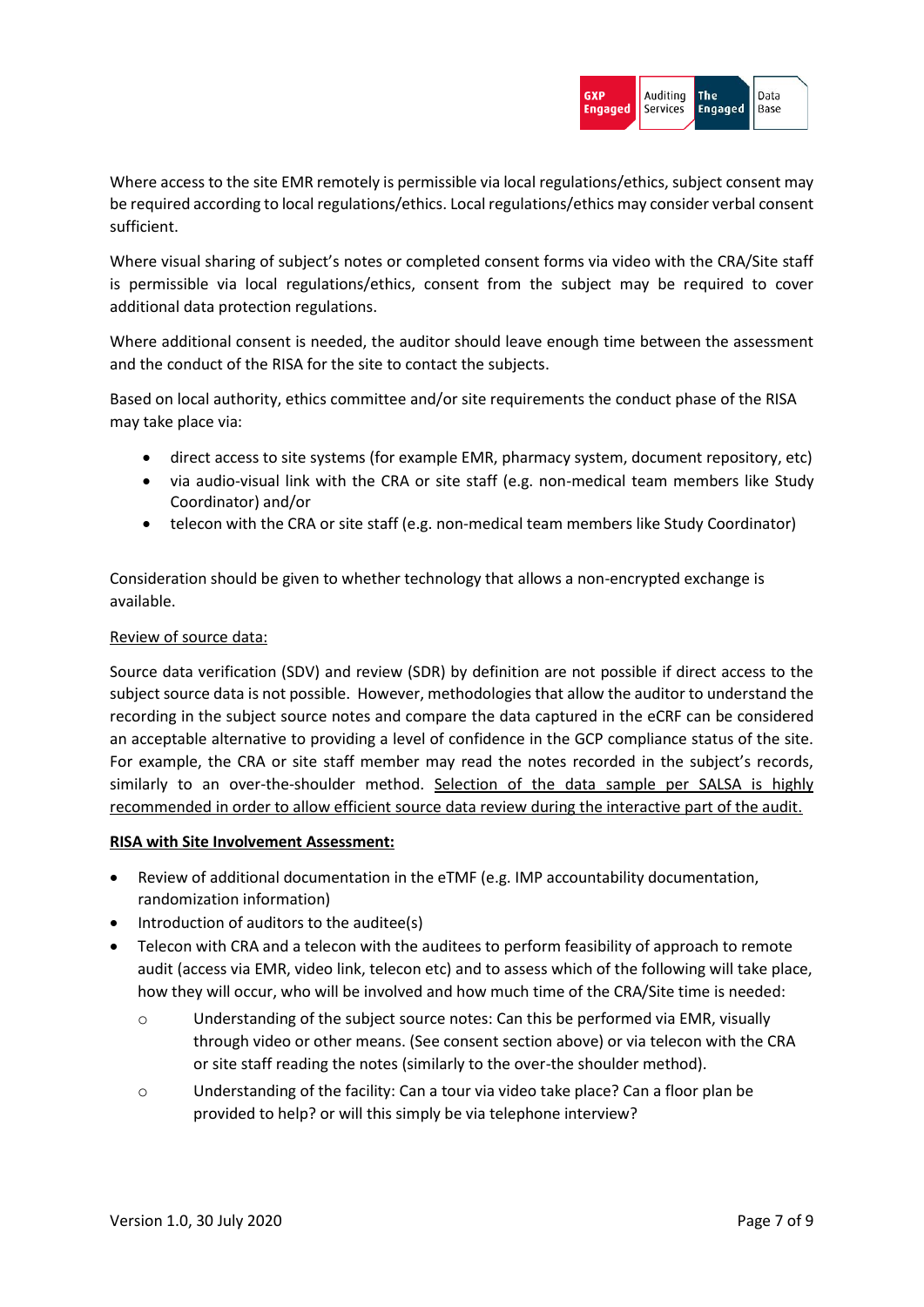

- o Drug accountability: What can be accessed/provided up front? Where is the IMP stored? Are there separate site accountability forms that can be provided? Can this be conducted via video, or simply though telecon interview
- o ICF review: Can a list of the consents signed and when be provided upfront (if not accessible via TMF/IVRS) Can a spot check of the completed ICFs be reviewed via video (see consent section regarding data protection above)? Or will this be performed via telecon interview only?
- $\circ$  ISF: Will the ISF check be performed purely on what is in the eTMF? How up to date is the filing in the eTMF? Can a spot check of hard copy documents that do not contain personal data be viewed via video? Or will this be conducted via telecon interview only? Who can be available for fielding questions related to the ISF?
- $\circ$  General interviews with the PI and other key staff: Will interview with the PI and other key staff be possible? Can a site delegation log be provided upfront to understand the site set up?
- o Discuss general rules and best practices for remote auditing
- o If the use of video is agreed, remind all parties of the need to adhere to legal requirements to refrain from recording of all or part of the RISA. A template for a separate confidentiality agreement is available if required
- o Gain agreement on time for test of approach to be used during conduct phase (i.e. test of access to EMR, video link with CRA and, where required, site)
- o Evaluate whether eCRF data can be used to tailor the scope of the audit (sampling for data or document review using SALSA)
- o Agreement on CRA and/or site staff time required and dates for conduct phase of RISA

### **RISA with Site Involvement Preparation**

- Preparation of a detailed draft agenda/plan describing the scope of this part of the RISA and how this will be achieved, reference standards, date and time of RISA conduct
- Prepare and issue confidentiality agreement if required by one or more party
- Ensure continued access to all required electronic systems
- Gain access to all site's electronic systems (e.g. EMR), if applicable

### **RISA with Site Involvement Conduct:**

- Opening meeting: remind of confidentiality of RISA conduct (recording prohibited), confirmation of approach, communication of the scope and confirmation of agenda
- Ensure that subject consent has been obtained (where applicable) as advised during the assessment phase of the RISA to allow the agreed method of audit to continue
- Interviews with PI to understand site set up and processes.
- Interviews with key staff identified on the agenda to further understand:
	- o site processes
	- o answer questions and discuss issue identified during previous audit phase